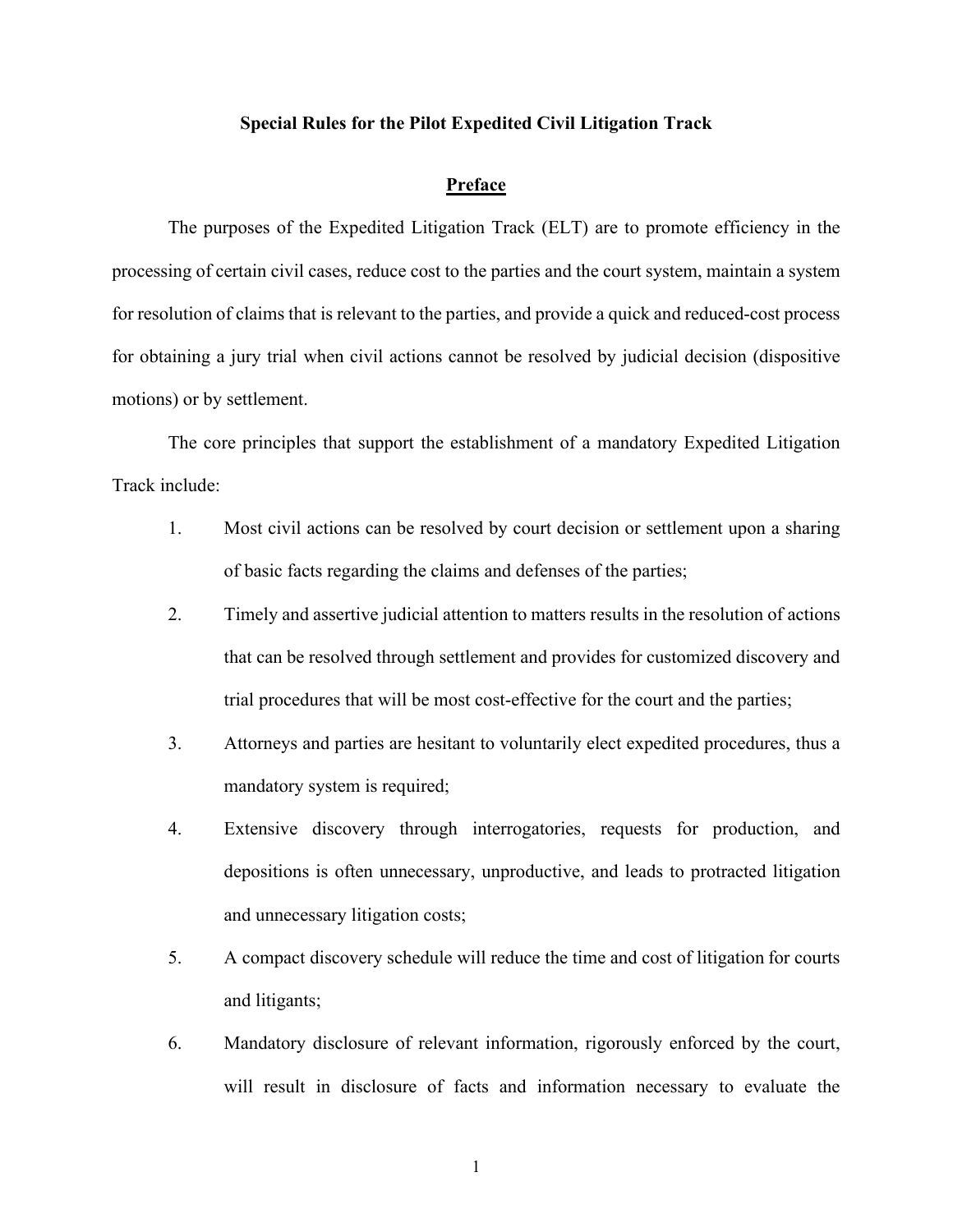anticipated evidence for purposes of settlement and to allow parties to prepare for trial;

- 7. Expedited cases should be completed within 4-6 months;
- 8. Having a trial date or week certain is key to minimizing cost and delay; and

9. Assignment of an expedited case to a single judge is also highly desirable, but district courts may need flexibility to ensure that trial dates are observed. This may involve assignment of a case to a pool of judges for trial or the use of adjunct judicial officers to handle case management conferences. Where possible district courts should avoid assigning judges on the day of trial to prevent the last minute striking or removal of judges that necessitates a continuance.

### **RULE 1. MANDATORY ASSIGNMENT OF CERTAIN ACTIONS TO THE EXPEDITED LITIGATION TRACK**

**(a) General; Effective Date**. Unless excluded by an order of the court made pursuant to Rule 1(c) herein, all civil actions identified in Rule 1(b) that are filed in the First Judicial District in Dakota County, the Third Judicial District in Olmsted County, the Fourth Judicial District, and in the Sixth Judicial District on or after July 1, 2016, shall be assigned to the ELT and managed pursuant to these Special Expedited Litigation Track Rules (ELT Rules).

**(b) Actions Included**. The following civil actions shall be assigned to the ELT, unless excluded pursuant to Rule 1(c) herein:

(1) in the Sixth Judicial District, the Third Judicial District in Olmsted County, and in the First Judicial District in Dakota County, all civil matters having the case type indicator Consumer Credit Contract, Other Contract, Personal Injury, Reduced Mortgage Redemption, or Other Civil, or Conciliation Appeal;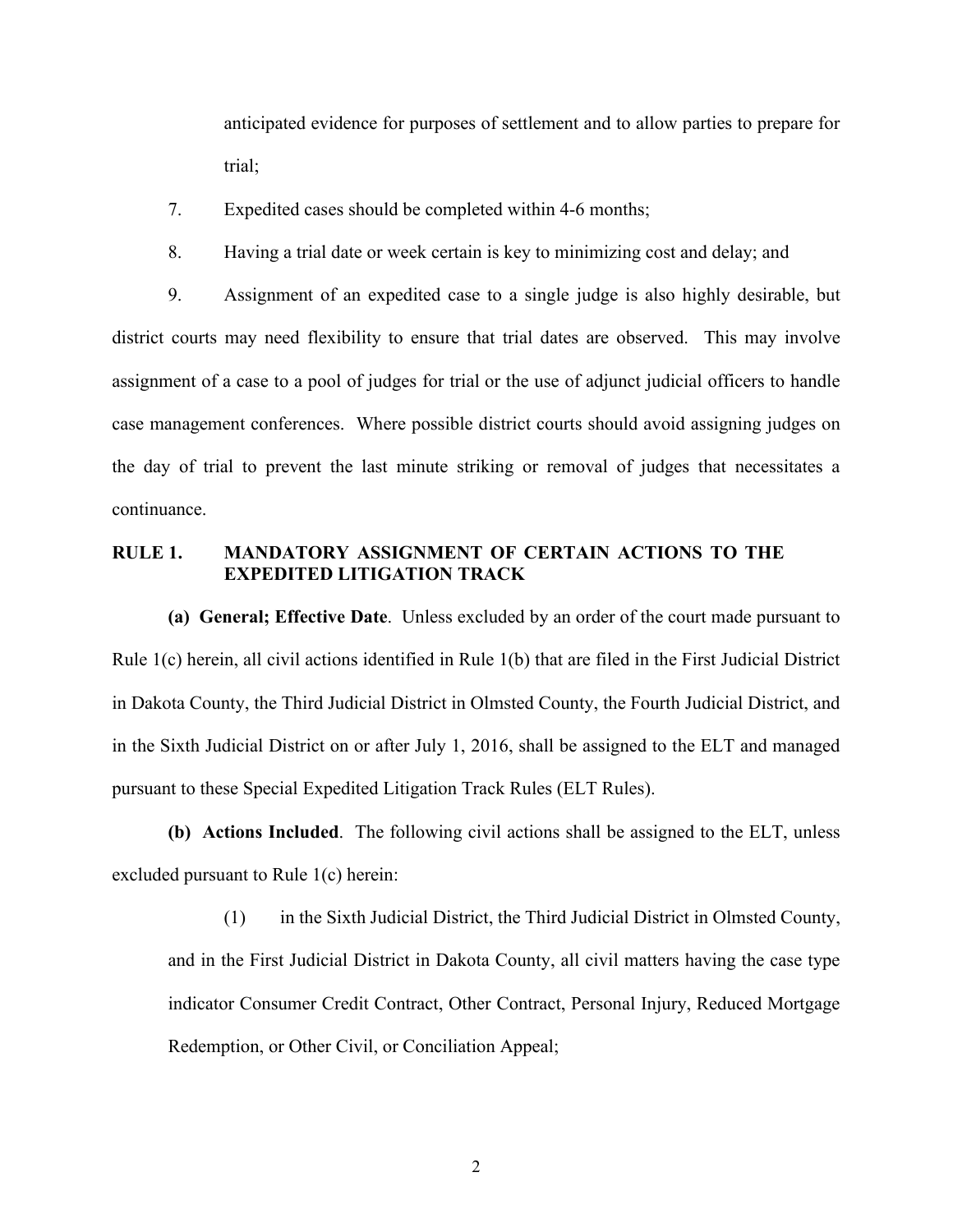(2) in the Fourth Judicial District, all civil matters having the case type indicator Consumer Credit Contract and Conciliation Appeal, and, where designated by the presiding judge by assignment to ELT (referred to in these rules as "Assignment to ELT"), matters having the case type indicator Other Contract, Personal Injury, or Other Civil; provided that this shall not prevent the Fourth Judicial District from initially requiring any Conciliation Appeal to first proceed with mediation before Assignment to ELT;

(3) Any action where all the parties voluntarily agree to be governed by the ELT Rules by including an "ELT Election" in the civil cover sheet filed under the General Rules of Practice or by jointly filing an ELT Election certificate with the court, and the court has accepted such agreement by Assignment to ELT.

**(c) Initial Motion for Exclusion from ELT**. A party objecting to the mandatory assignment of a matter to the ELT must serve and file a motion setting forth the reasons that the matter should be removed from the ELT. Said motion papers must be served and filed within 30 days of the filing of the action or, where applicable, Assignment to ELT. The motion shall be heard during the Case Management Conference, if any, under Rule 3 of these rules or at such other time as the court shall direct. The factors that should be considered by the court in ruling on said motion include:

- (1) Multiple parties or claims;
- (2) Multiple or complex theories of liability, damages, or relief;

(3) Complicated facts that require the discovery options provided by the Minnesota Rules of Civil Procedure;

(4) Substantial likelihood of dispositive motions; or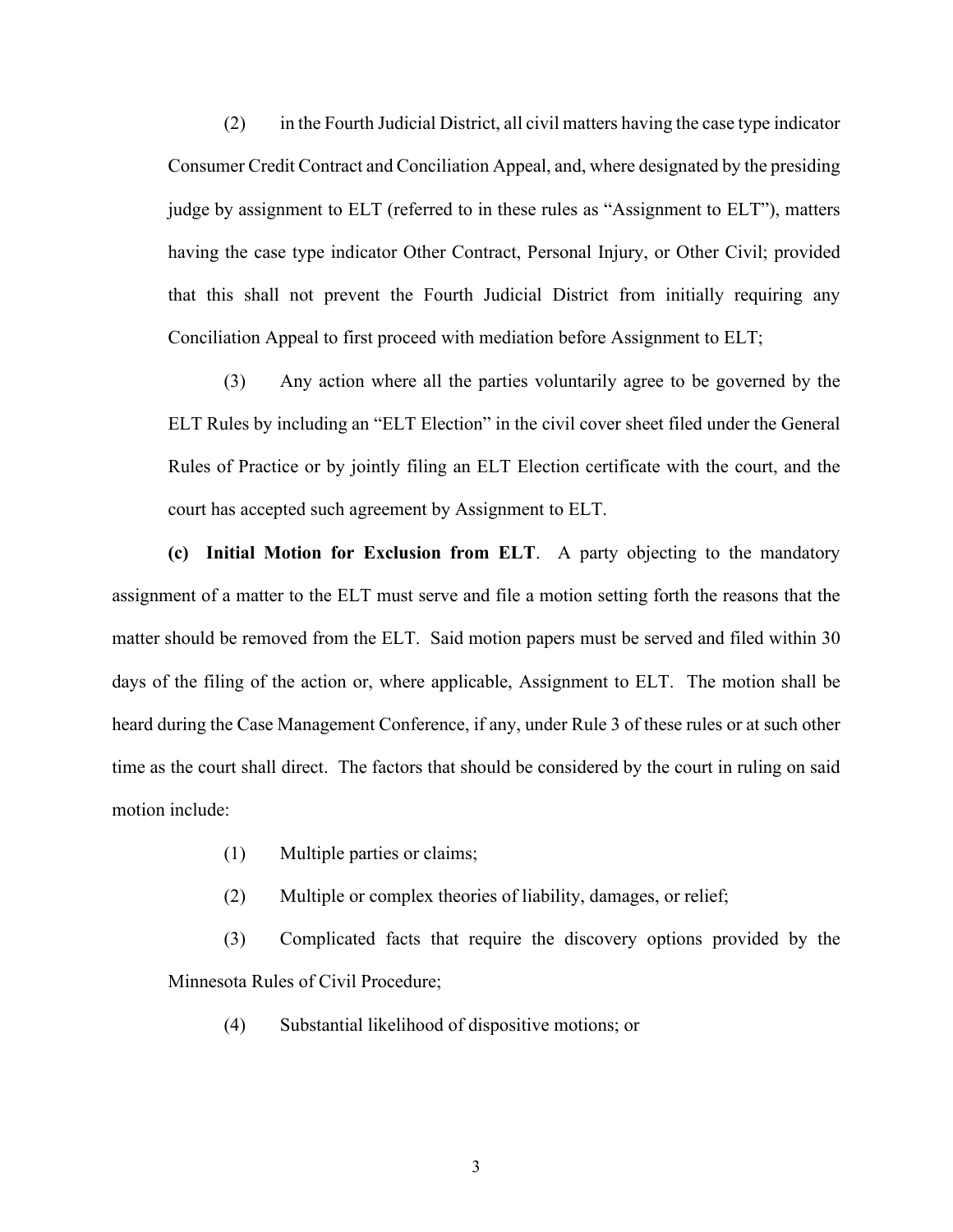(5) Any factor that demonstrates that assignment to the ELT would substantially affect a party's right to a fair and just resolution of the matter (e.g., timing of obtaining discovery from a third party, estimated damages significantly exceeding \$100,000).

**(d) Subsequent Motion for Exclusion from ELT**. After the time for bringing a motion under Rule 1(c) of this rule has expired and no later than the trial date, a party may by motion request that the case be removed from the ELT for good cause shown related to a new development that could not have been previously raised.

#### **RULE 2. AUTOMATIC DISCLOSURES OF INFORMATION**

**(a) Content; Timing**. Each party shall prepare and serve an Automatic Disclosure of Information within 60 days after filing of the action or, where applicable, filing of the Assignment to ELT. The Automatic Disclosure of Information shall include the following:

(1) A statement summarizing each contention in support of every claim or defense which a party will present at trial and a brief statement of the facts upon which the contentions are based.

(2) The name, address, and telephone number of each individual likely to have discoverable information – along with the subjects of that information and any statement from such individual – that the disclosing party may use to support its claims or defenses. However, no party shall be required to furnish any statement (written or taped) protected by the attorney/client privilege or work-product rule.

(3) A copy – or description, by category and location – of all documents, electronically stored information, and tangible things that the disclosing party has in its possession, custody, or control and may use to support its claims or defenses.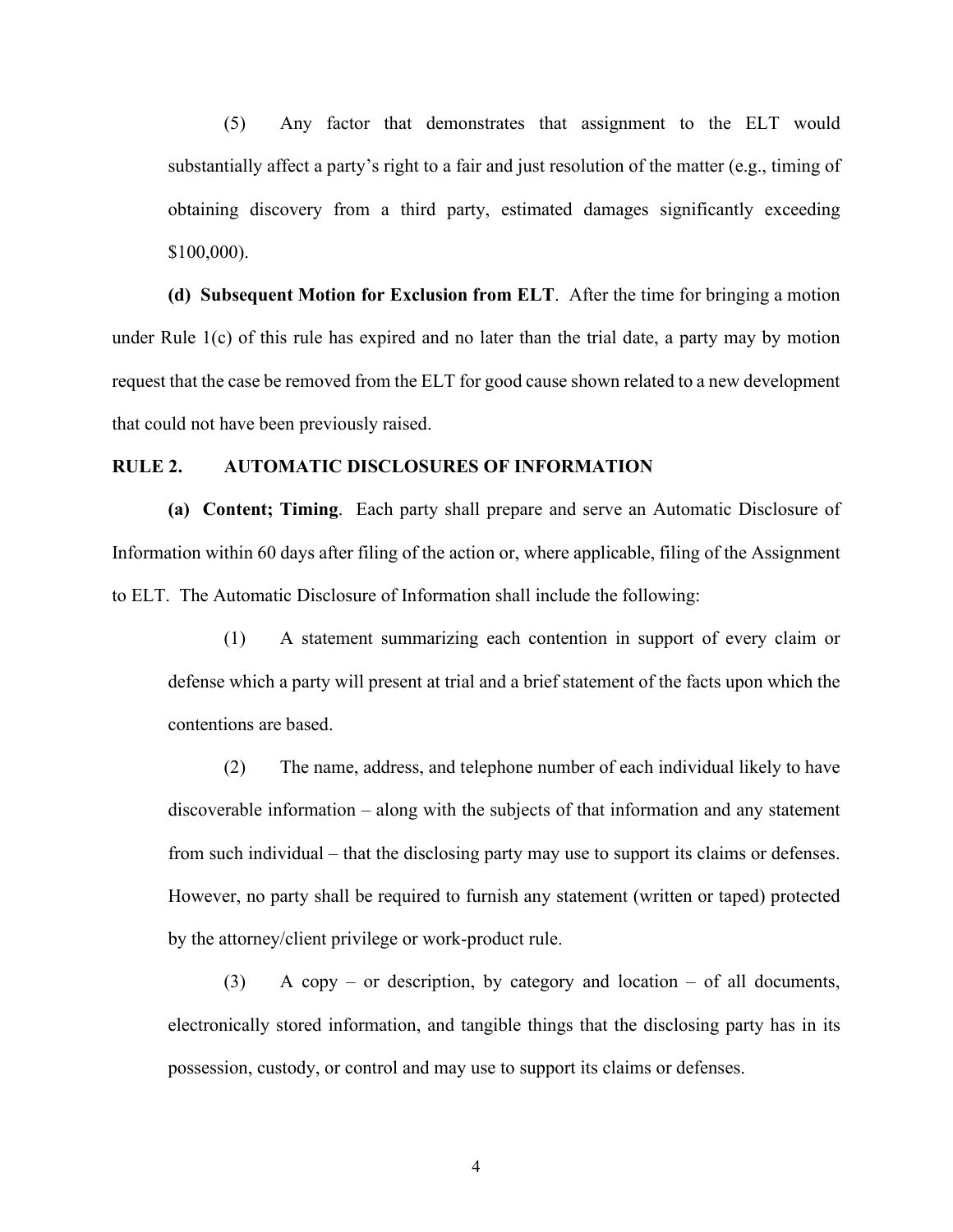(4) If a claim for damages is being made, a description of the precise damages being sought by the party and the method for calculation of said damages. If the party has any liability insurance coverage providing coverage for the claims being made by another party, the name of the insurance company, the limits of coverage, and the existence of any issue that could affect the availability of coverage.

(5) A brief summary of the qualifications of any expert witness the party may call at the time of trial together with a report or statement of any such expert which sets forth the subject matter of the expert witness's anticipated testimony, the substance of the facts and opinions to which the expert is expected to testify, and a brief summary of the grounds for each opinion.

(6) Any offers of stipulation of any fact that is relevant to any claim or defense in the matter.

(7) An estimate of the number of trial days that it will take to complete trial of the matter.

**(b) Filing Disclosures; Privacy Considerations**. Automatic disclosures under this rule need not be filed with the court unless otherwise ordered by the court. If a court directs the filing of automatic disclosures, the party filing such disclosures shall take necessary and appropriate steps to protect the privacy interests (such as, without limitation, addresses and telephone numbers) of individuals identified in the disclosures.

#### **RULE 3. CASE MANAGEMENT CONFERENCE**

**(a) Timing; Scope**. Within 45 to 60 days of the date of filing of an action, or where applicable, within 30 days of filing of the Assignment to ELT, the court shall convene a Case Management Conference (CMC). All counsel and parties, whether represented or unrepresented,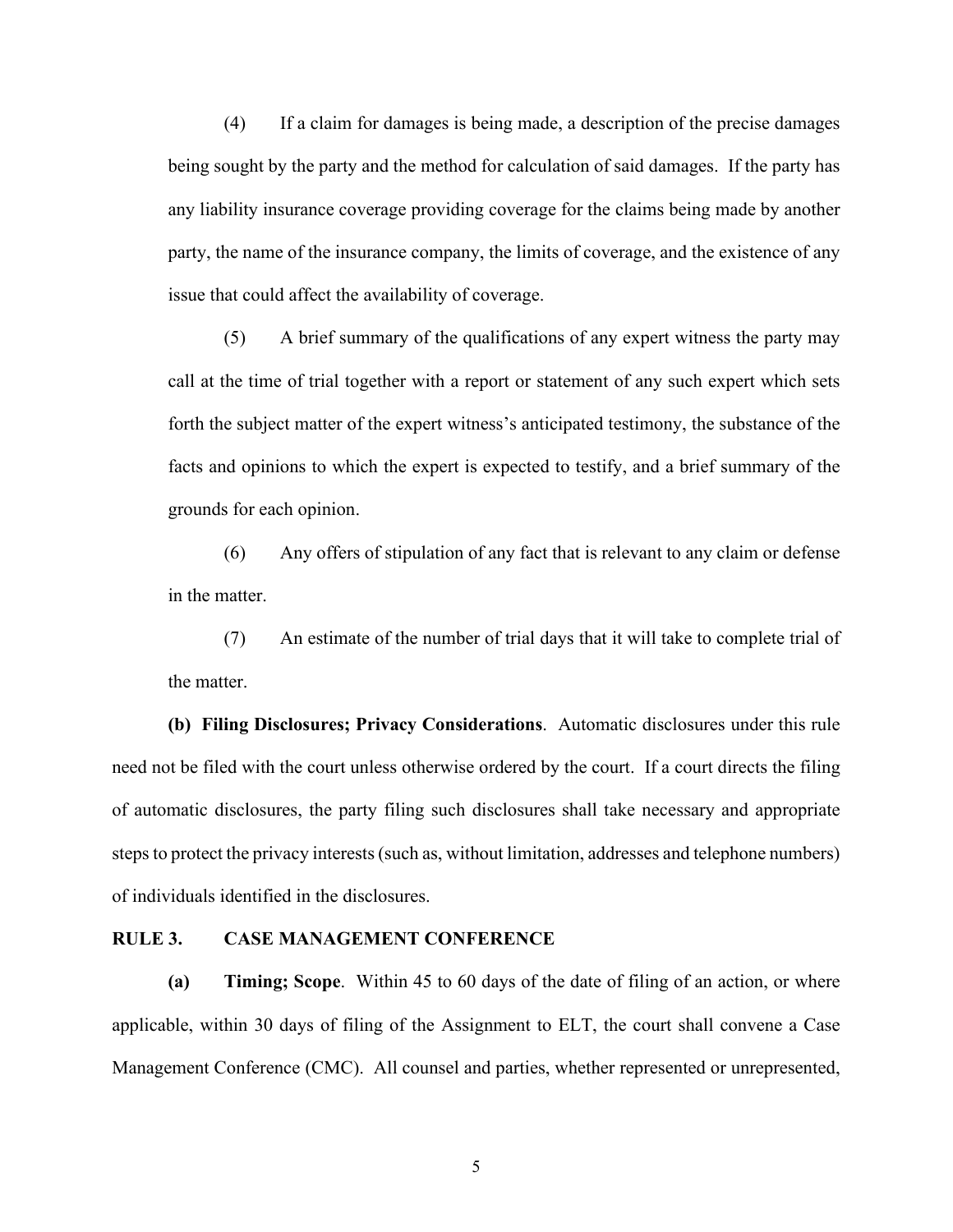must participate in the CMC. At the CMC, the court and the parties shall address the following subjects:

(1) Any motion to exclude the matter from the ELT Rules made pursuant to ELT Rule 1(c) of these rules;

(2) The prospects for settlement via mediation, arbitration, court-conducted settlement conference, or other form of ADR;

(3) Any request for modification of the abbreviated discovery process required by the ELT Rules;

(4) The setting of a day or week certain trial date to begin no later than 120 to 180 days following filing of the action or, where applicable, the Assignment to ELT;

(5) The setting of a deadline for the filing of all trial documents, including witness lists, exhibit lists, jury instructions, special jury verdict forms, trial briefs, and motions in limine; and

(6) The setting of the date for completion of hearing of any motions.

**(b) Format; Alternative Judicial Intervention**. The court may conduct the CMC by telephone or may substitute other judicial intervention (including but not limited to one or more telephone discussions or issuing a scheduling order based on information supplied by the parties in their civil cover sheet) that addresses the above subjects.

#### **RULE 4. LIMITATIONS ON DISCOVERY**

**(a) Time Period Limited**. The period for conducting discovery shall continue for a period of 90 days from the Case Management Conference, if one is held, or from the scheduling order, or for a different period established by court order. Upon a request of the parties, the court, for good cause shown, may extend the period for conducting discovery for up to an additional 30 days.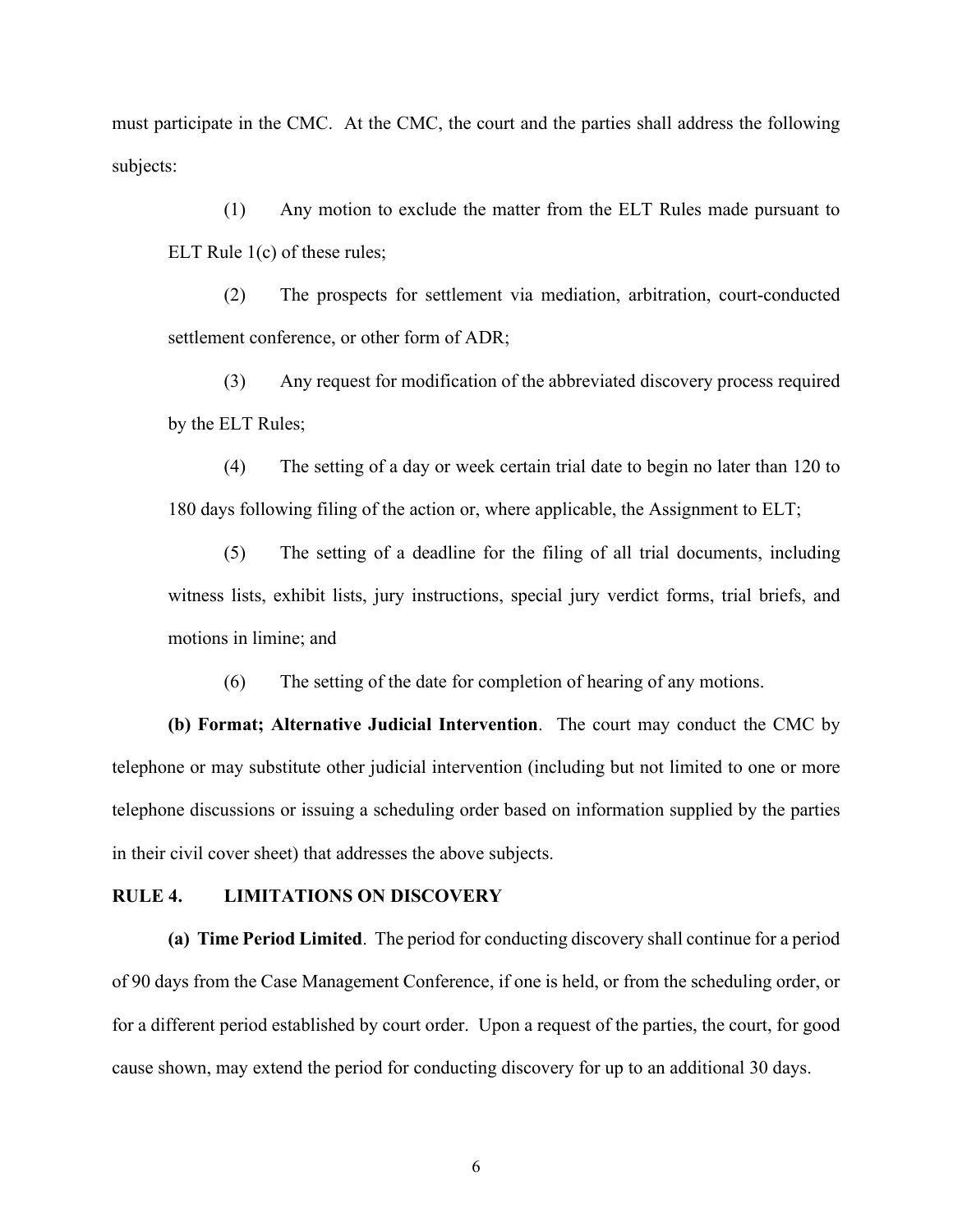**(b) Written Discovery Limits; Motions to Compel**. Written discovery shall be limited to 15 interrogatories, 15 requests for production of documents and things, and 25 requests for admissions. Written discovery by each party must be served within 30 days of the date of the CMC, if one is held, or from the scheduling order, or for a different period established by court order, and responses thereto must be served within 30 days of the date of service. Motions to compel responses to written discovery shall be made within 15 days of the date a response was due and shall be made pursuant to the modified discovery motion procedure set forth in Rule 4(d) of these rules.

**(c) Depositions**. Depositions are permitted as a matter of right of the parties only but must be taken within the deadline established by the court. Except as otherwise ordered by the court, a deposition of a non-party witness shall be allowed only if the deposition is being taken in lieu of in-person trial testimony.

**(d) Meet and Confer Requirement**. Prior to any motion to compel discovery, the party seeking the discovery and the party from whom responses are being sought must, by and through their counsel (or a pro se litigant if unrepresented by counsel), confer in an attempt to resolve the dispute. If the dispute is not resolved, the party seeking the discovery shall contact the court and schedule a telephone conference with the court, and provide notice of the date and time of the telephone conference to all adverse parties. No later than 5 days prior to the date of the discovery dispute telephone conference, each party shall serve and file with the court a letter not exceeding 2 pages in length setting forth the party's position on the discovery dispute and providing copies of the disputed discovery. The court, in its discretion, may allow additional argument at the telephone conference. The court shall promptly rule on the discovery dispute.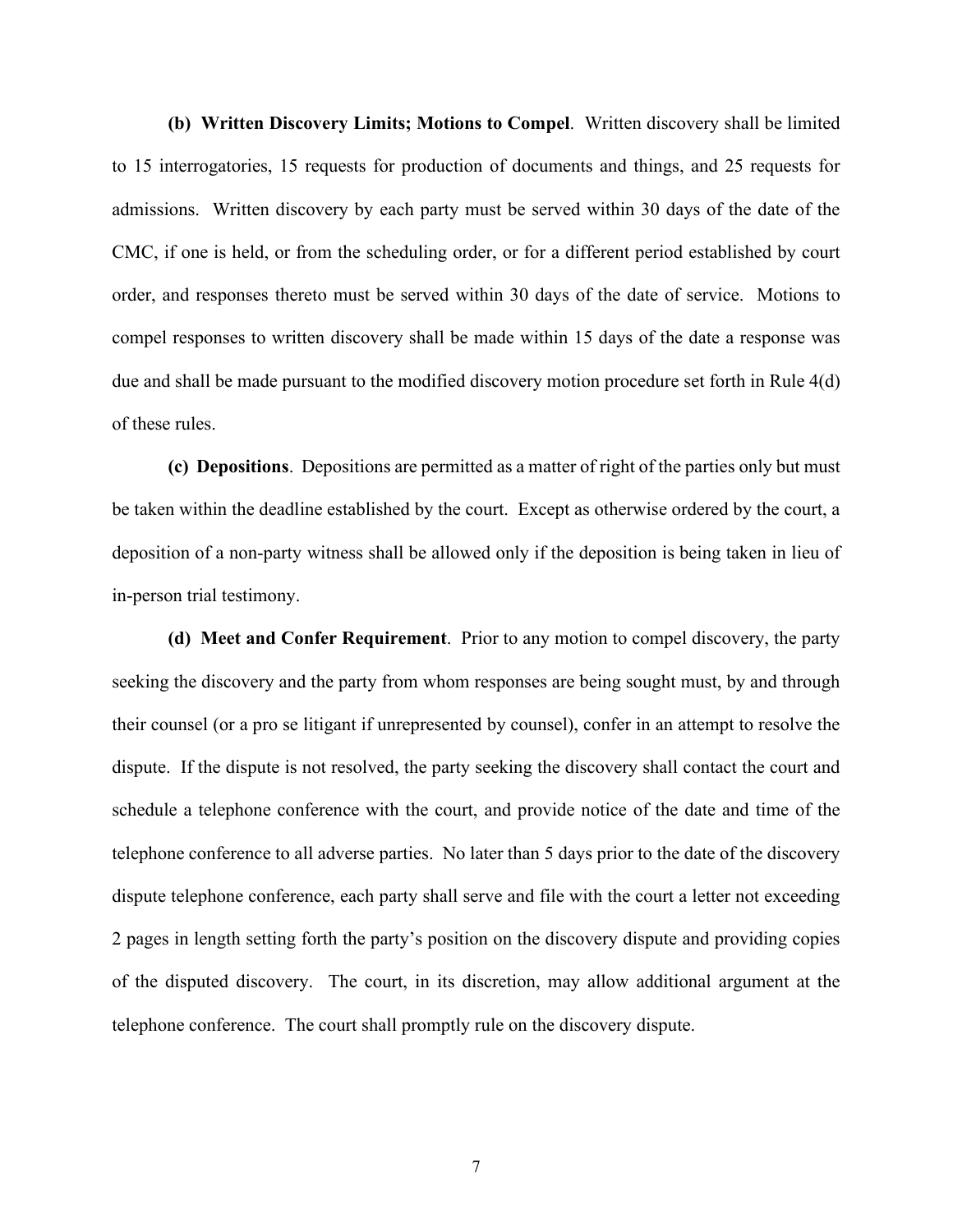## APPENDIX OF SAMPLE FORMS

The forms appended hereto are set forth as samples that may be used in the Expedited Litigation Track Pilot Project.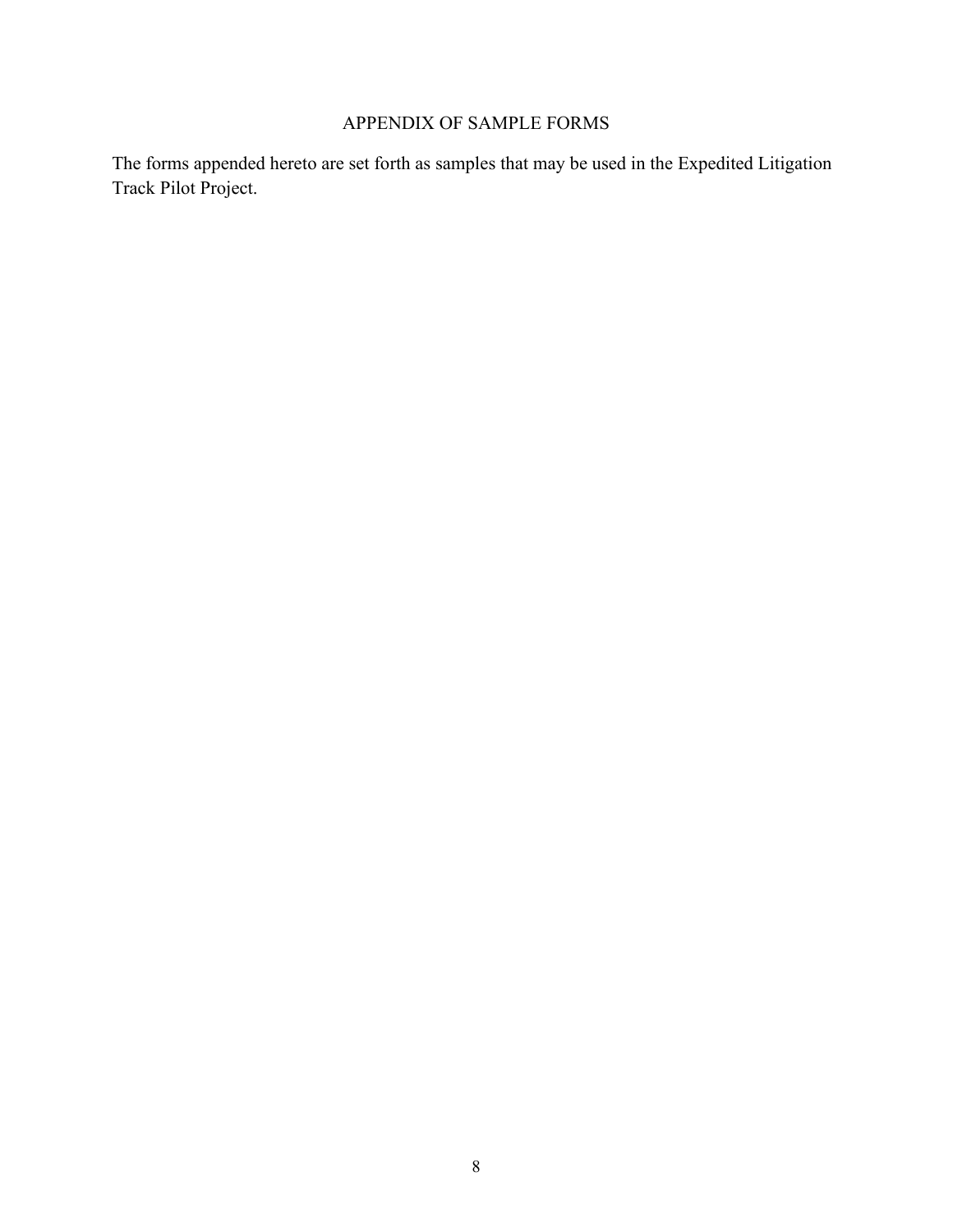## **Appendix A: Sample Expedited Litigation Track Assignment Order**

| Defendant                 | <b>Management Conference Order</b> |
|---------------------------|------------------------------------|
| V.                        | <b>ELT Assignment and Case</b>     |
| Plaintiff                 | File Number:                       |
|                           | <b>CASE TYPE:</b>                  |
| <b>COUNTY OF</b>          | <b>JUDICIAL DISTRICT</b>           |
| <b>STATE OF MINNESOTA</b> | <b>DISTRICT COURT</b>              |

 $\overline{\phantom{a}}$  , and the set of the set of the set of the set of the set of the set of the set of the set of the set of the set of the set of the set of the set of the set of the set of the set of the set of the set of the s

It is ORDERED:

- 1. This case is assigned to the pilot project (ELT Pilot") under the Special Rules For a Pilot Expedited Civil Litigation Track ("ELT Rules");
- 2. A party objecting to this assignment must make a formal motion under ELT Rule 1(c) or (d), for removal from the ELT Pilot;
- 3. Each party shall provide the Automatic Disclosure Of Information required under ELT Rule 2;
- 4. A Case Management conference shall be held on :  $\qquad \qquad$  , and each party shall attend the conference prepared to discuss the subjects identified in ELT Rule 3; and
- 5. The Limitations on Discovery set forth in ELT Rule 4 apply.

Dated: \_\_\_\_\_\_\_\_\_\_\_\_\_\_\_\_\_\_\_\_\_\_\_ BY THE COURT:

Judge of District Court

 $\mathcal{L}_\mathcal{L}$  , where  $\mathcal{L}_\mathcal{L}$  , we have the set of the set of the set of the set of the set of the set of the set of the set of the set of the set of the set of the set of the set of the set of the set of the set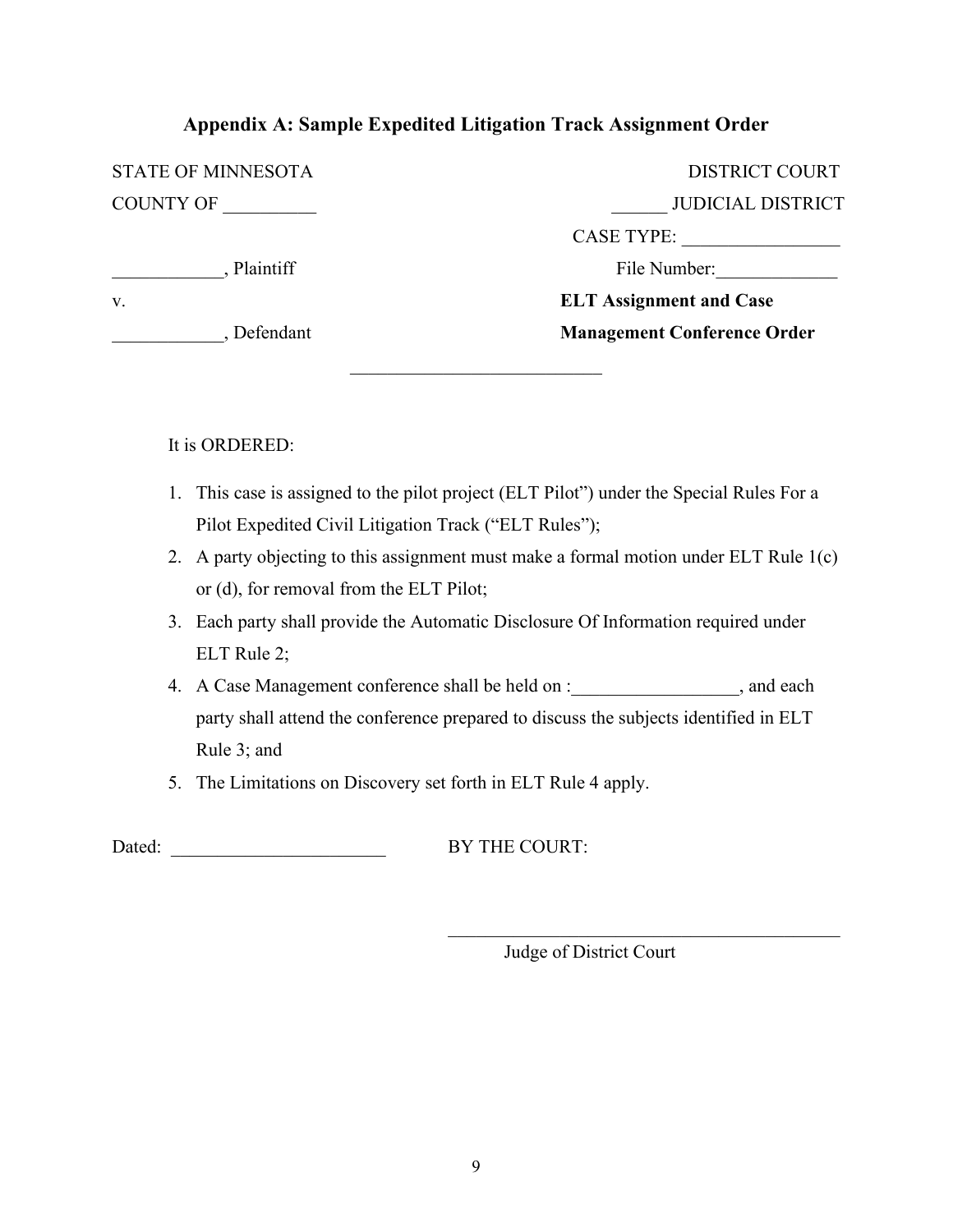# **Appendix B: Sample Expedited Litigation Track Case Management Order**

|        |    | <b>DISTRICT COURT</b><br><b>STATE OF MINNESOTA</b>                                     |
|--------|----|----------------------------------------------------------------------------------------|
|        |    | <b>JUDICIAL DISTRICT</b><br>COUNTY OF                                                  |
|        |    |                                                                                        |
|        |    | File Number:<br>Plaintiff                                                              |
| V.     |    | <b>ELT Case Management Order</b>                                                       |
|        |    | Defendant                                                                              |
|        |    | It is ORDERED:                                                                         |
|        | 1. | Each party shall provide the Automatic Disclosure Of Information required under        |
|        |    | Rule 2 of the Special Rules For a Pilot Expedited Civil Litigation Track ("ELT Rules") |
|        | 2. | ADR will/will not be used, and if used the deadline and form of ADR shall              |
|        |    | $be:$ $\qquad \qquad$ ;                                                                |
|        | 3. | The Limitations on Discovery set forth in ELT Rule 4 apply;                            |
|        | 4. | All motions shall be heard by : ________________________;                              |
|        | 5. | The day or week certain for trial is: ; ; ; ; ; ;                                      |
|        | 6. | The deadline for submitting all trial documents, including witness lists, jury         |
|        |    | instructions, special verdict forms, trial briefs, and motions in limine               |
|        |    | $\frac{1}{2}$ is:                                                                      |
| Dated: |    | BY THE COURT:                                                                          |

Judge of District Court

 $\mathcal{L}_\mathcal{L}$  , which is a set of the set of the set of the set of the set of the set of the set of the set of the set of the set of the set of the set of the set of the set of the set of the set of the set of the set of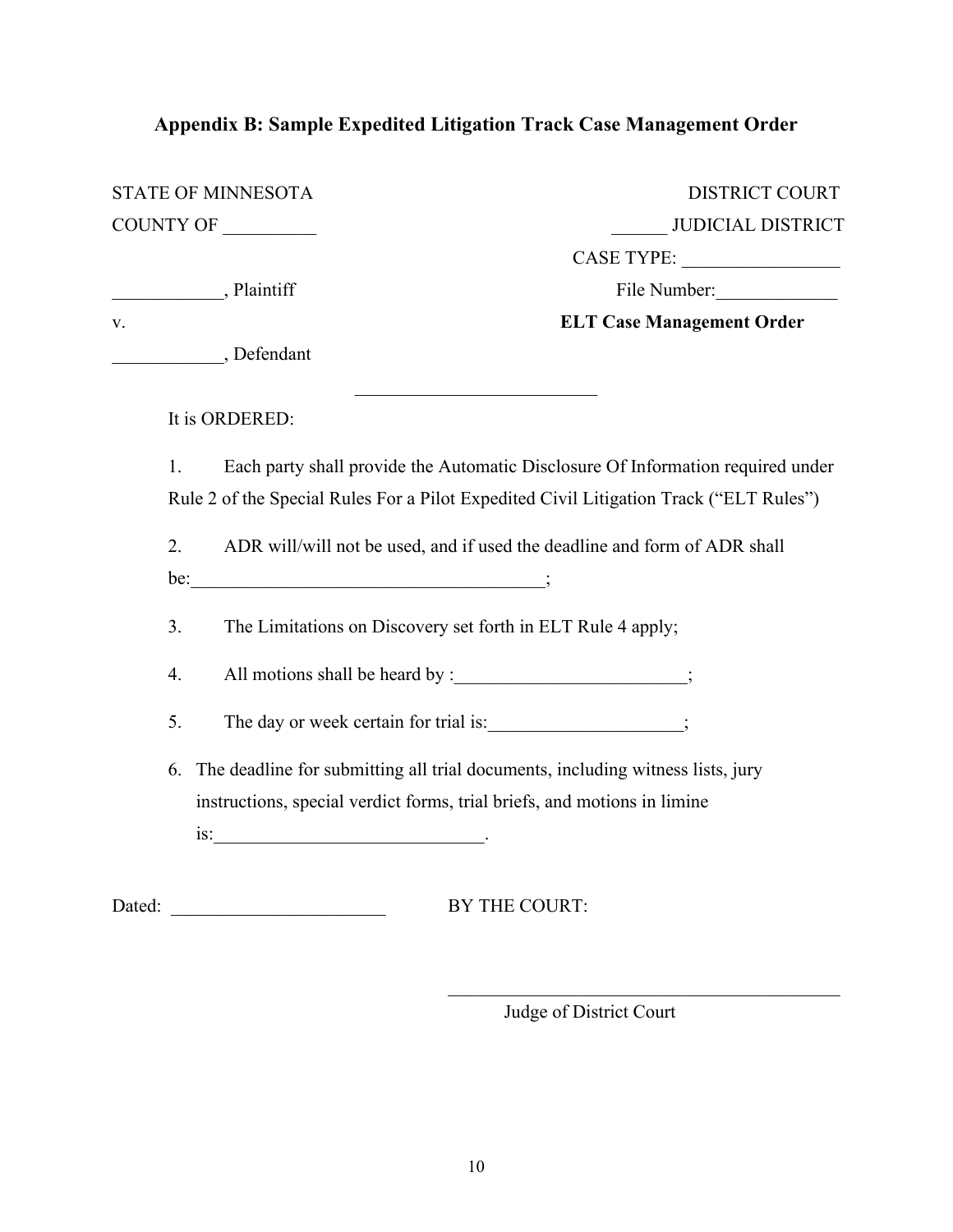## **Appendix C: Sample Expedited Litigation Track Scheduling Order (No CMC)**

DISTRICT COURT

COUNTY OF \_\_\_\_\_\_\_\_\_\_ \_\_\_\_\_\_ JUDICIAL DISTRICT

| JUDGE: |  |
|--------|--|
|        |  |

| <b>CASE TYPE:</b> |  |
|-------------------|--|
|                   |  |

, Plaintiff File Number:

v. **ELT Scheduling Order**

\_\_\_\_\_\_\_\_\_\_\_\_, Defendant

Appearances:

[Name], [Title] for the [Plaintiff]

[Name], [Title or Law Firm] for the [Defendant]

This case shall be governed by the Special Rules For a Pilot Expedited Civil Litigation Track ("ELT Rules") as modified herein. The parties are reminded that ELT Rule 2(a) requires initial automatic disclosures to be made within 60 days from the date of filing of the action or, where applicable, filing of the Assignment to ELT .

\_\_\_\_\_\_\_\_\_\_\_\_\_\_\_\_\_\_\_\_\_\_\_\_\_\_\_\_\_\_\_\_\_\_\_\_\_\_\_\_\_\_\_\_\_\_\_\_\_\_\_\_\_\_\_\_\_\_\_\_\_\_\_\_\_\_\_\_\_\_\_\_\_\_\_\_\_\_

1. Joinder of additional parties, by amendment or third party practice, shall be accomplished on or before [plus 30 days].

2. Discovery shall be completed – that is, all depositions completed, all interrogatories answered, all requests for production responded to and all responsive documents produced, all requests for admission propounded and responded to, and any privilege logs exchanged-and all discovery-related motions shall be scheduled to be heard on or before [plus 60 days].

3. No discovery dispute may be brought before the court unless the parties have conferred and made a good faith effort to settle their dispute as contemplated by Minn. R. Civ. P. 37.01(b) and Minn. Gen. R. Prac.115.10. The party raising an unresolved discovery issue shall first arrange a telephone conference with the court and the other party or parties to determine if the dispute can be resolved without a formal motion. In the event a telephone conference is scheduled, the party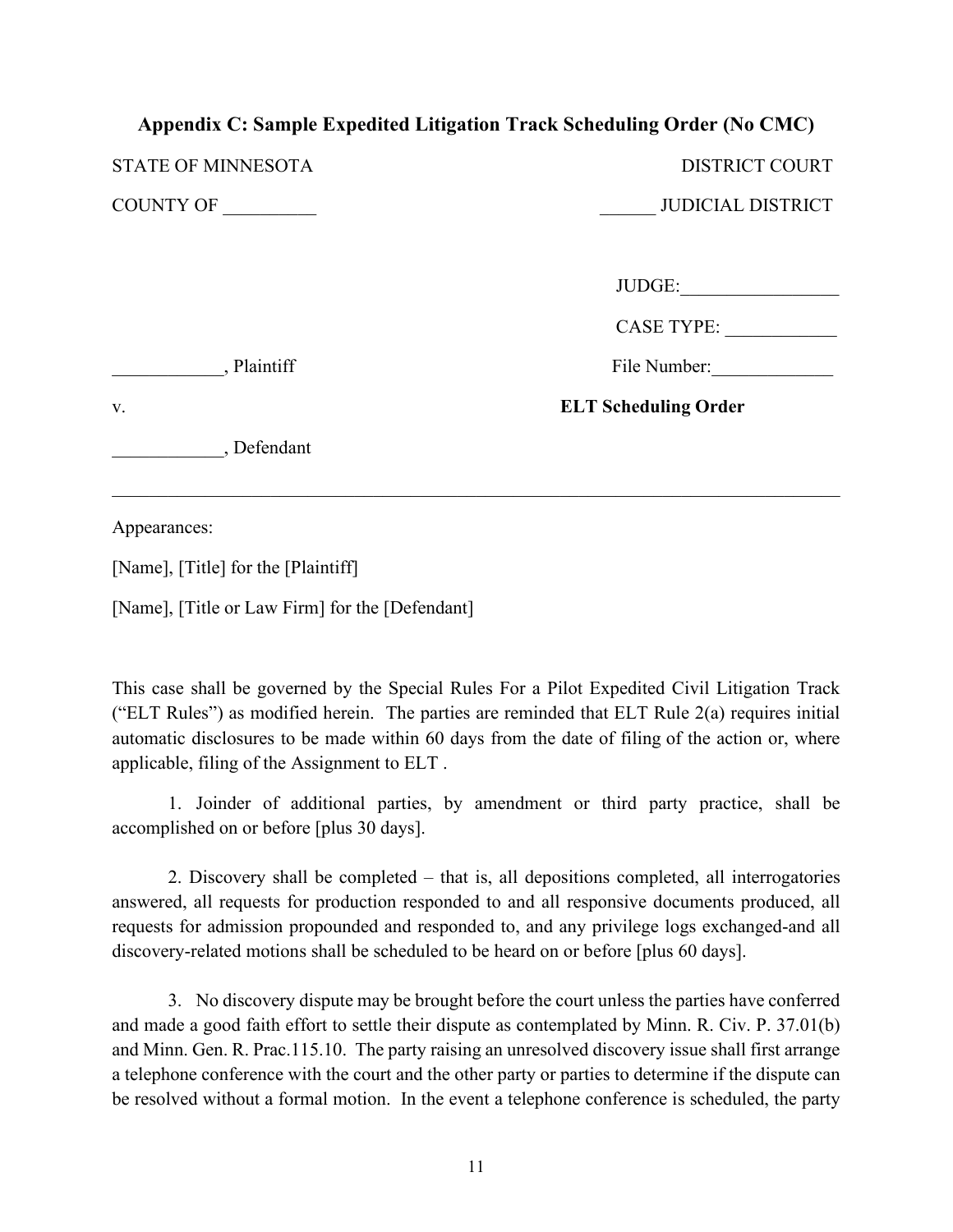requesting the telephone conference may submit to the Court, seventy-two hours before the conference, a letter, no longer than two pages outlining with specificity the issues to be addressed with the Court. The other party or parties may submit a responsive letter subject to the same length and specificity conditions twenty-four hours before the conference. The correspondence must be filed with the Court as well as courtesy copied by email to CLERK'S EMAIL HERE. No motion or submission other than these letters shall be filed before the telephone conference. Only if the telephone conference does not resolve the dispute may a formal motion be scheduled.

4. All other non-dispositive motions (including motions to amend the pleadings) shall be scheduled to be heard on or before [plus 60 days].

5. Dispositive motions shall be scheduled with the Court's clerk to be heard on or before [plus 110 days]. The scheduling of a dispositive emotion requires as much as two or three months advance notice to the Court's clerk.

- 6. All dispositive and non-dispositive motions are subject to the following requirements:
	- a. A copy of the memorandum (in pdf) and all exhibits (in pdf) shall be sent to the CLERK'S EMAIL HERE. If an exhibit exceeds the maximum allowable size for an attachment to email (currently 30MB), it shall be delivered on CD, DVD, or USB-Drive to the Court within three business days of filing. The hardware will not be returned. A copy of the proposed order, in word, shall be sent to CLERK'S EMAIL HERE.
	- b. A paper courtesy copy of each memorandum shall be delivered to the Court in person or by mail. The Court requires paper courtesy copies of exhibits only under the following circumstances: when the exhibits include color, photographs, oversized documents (like plans or schematics) or other material that is not suitably reproduced within the e-filing system, those specific exhibits should be delivered in person or by mail. The court may later request paper copies of exhibits, but parties should not provide them as a default unless they meet the exception just described.
	- c. The Court requires that, for any memorandum citing deposition testimony, the entire deposition transcript shall be courtesy copied to the Court in pdf format via email, USB-drive, or CD. Media will not be returned.
	- d. Nothing should ever be sent to the Court by fax.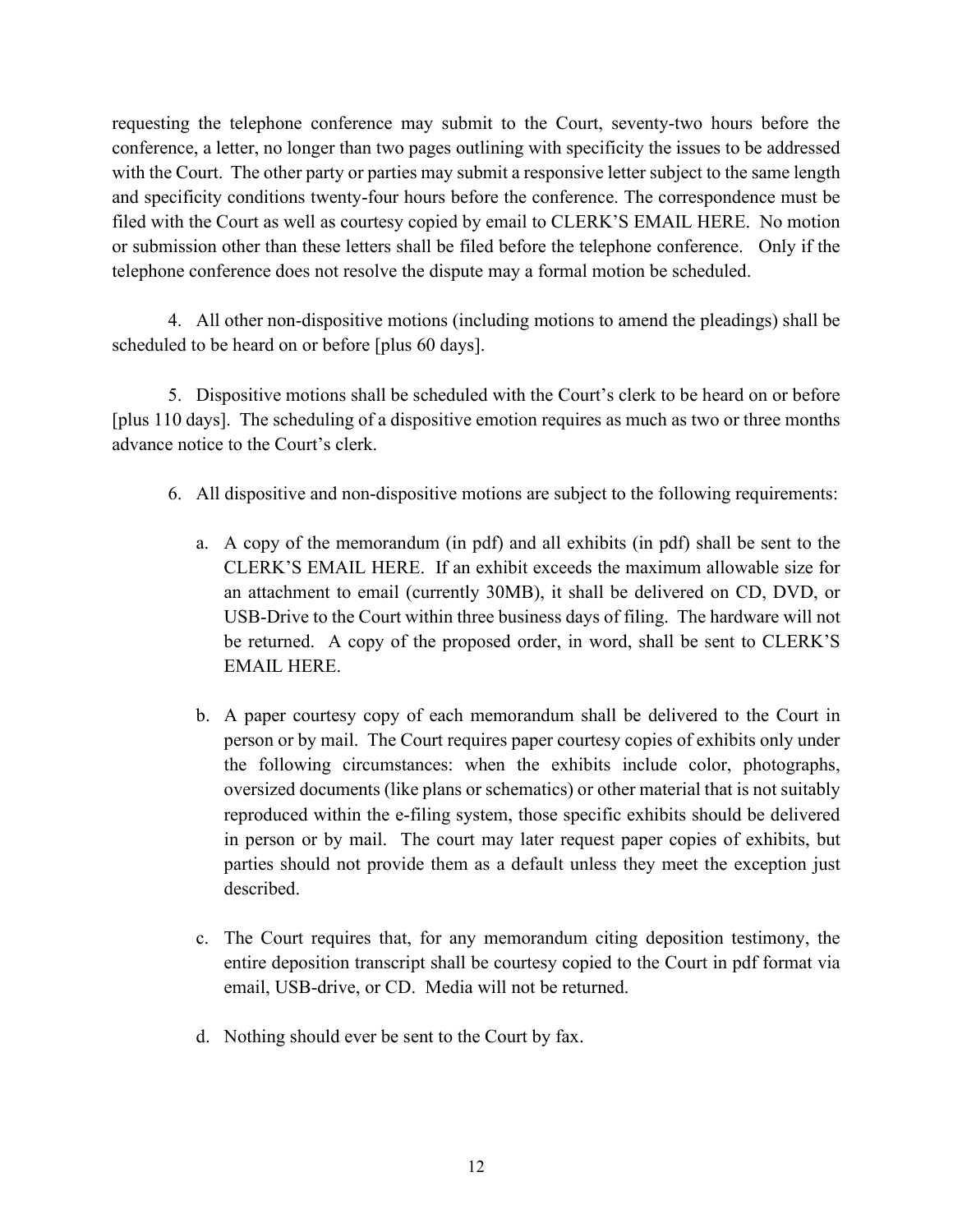e. No motion will be heard unless the parties have conferred either in person or by telephone in an attempt to resolve their difference before the scheduled hearing. The moving party shall initiate such communications. The moving party shall certify to the Court, before the time of the hearing, compliance with this order or any reason for not complying. Whenever any pending motions is settled, the moving party shall promptly advise the Court.

7. Any party that wishes to request a pre-trial or settlement conference (after the mediation date) may do so by making a written request, copying the other parties, to the Court's clerk.

8. The case will be considered ready for trial during the court's civil trial block [INSERT TRIAL DATE OR BLOCK 4-6 MONTHS FROM FILING]. An order for trial will follow closer to the trial date. **If an attorney or party** has a conflict which cannot be resolved during this period, it must be made known to the Court and the other parties within 15 days of this order.

Other matters

9. The clerk for this case is [NAME, CLERK'S EMAIL HERE, (612) xxx-xxxx].

10. Counsel shall immediately notify the Court of any final disposition of this matter or any final disposition of this matter as to any party. A signed stipulation and a proposed order for dismissal shall follow as soon as possible.

11. All documents filed with the Court Administrator must be e-filed in accordance with Minnesota Supreme Court Order and rules adopted on May 24, 2012. **All attorneys representing a party in this matter are required** to add themselves immediately to the electronic Master Service list for this case. (Unrepresented parties are excluded from this requirement.) The Court will issue and distribute all orders in this matter electronically. The Court will not send attorneys or represented clients a hard-copy of documents filed by the Court. Questions regarding signing up for the electronic case service list may be directed to the District court on its E-File Help Line at 651-227-2002.

12. In accordance with Rule 6.04(b) of the Minnesota Rules of Civil Procedure, weekend days and legal holidays shall be excluded when computing time periods of less than seven days. For example, in the case of a Monday motion hearing with no legal holiday during the preceding week, the reply memorandum is due on the preceding Wednesday.

13. Parties needing an interpreter for court hearings shall immediately, upon receipt of this Order, notify the Court of the need for an interpreter and of the language requested.